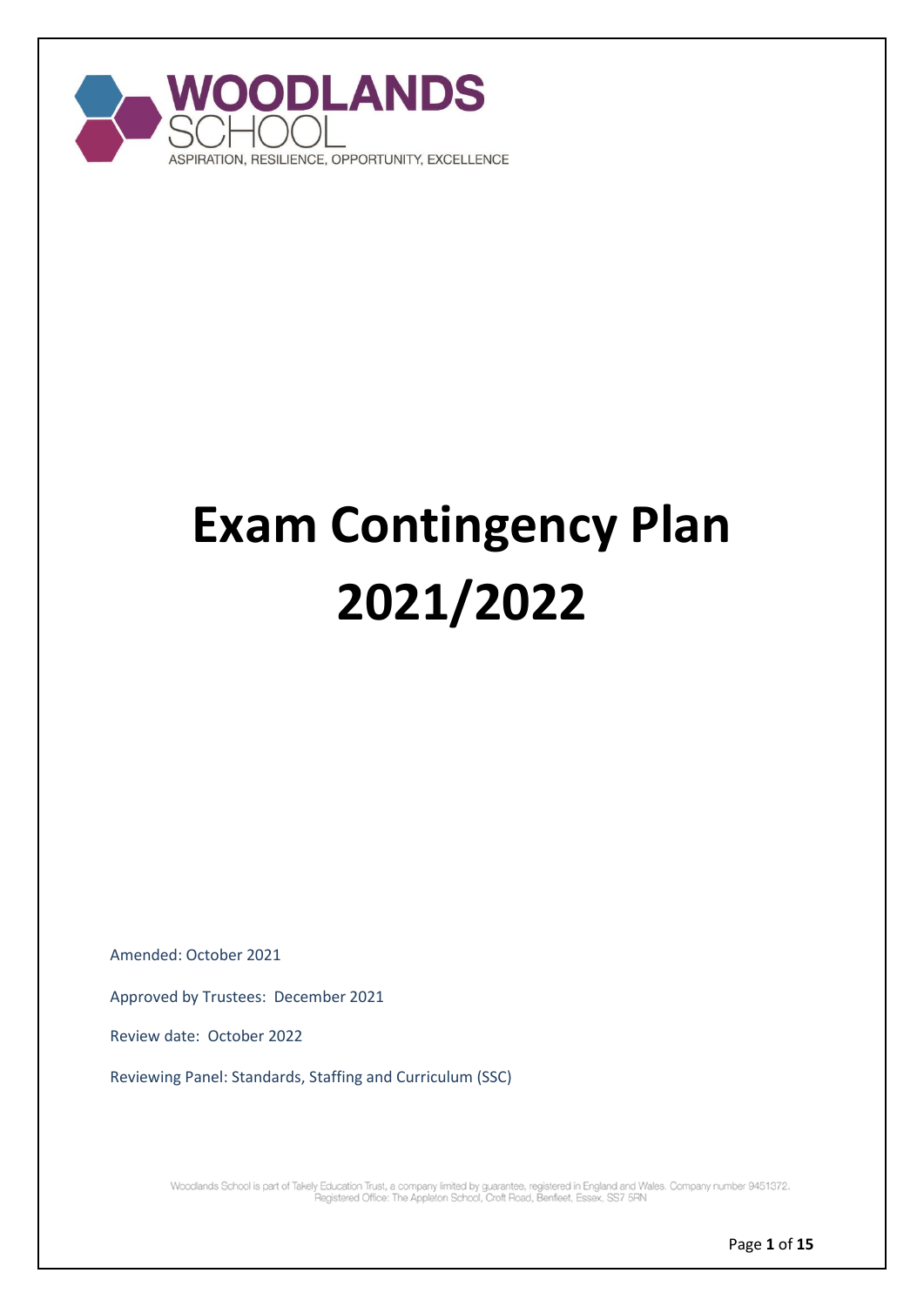## <span id="page-1-0"></span>**Key staff involved in contingency planning**

| Role                                          | Name(s)                                                                                                         |
|-----------------------------------------------|-----------------------------------------------------------------------------------------------------------------|
| Head of centre                                | <b>David Wright</b>                                                                                             |
| Exams officer line manager<br>(Senior leader) | Ethan Roberts, Emma Jordan                                                                                      |
| Exams officer                                 | <b>Honor Dignan-Roth</b>                                                                                        |
| ALS lead/SENCo                                | <b>Hannah Tuna</b>                                                                                              |
| Senior leader(s)                              | Ethan Roberts, Seddeer Amran, Emma Jordan, Hannath Tuna, Nicola<br><b>White, Dominic Riste, Katie Heseltine</b> |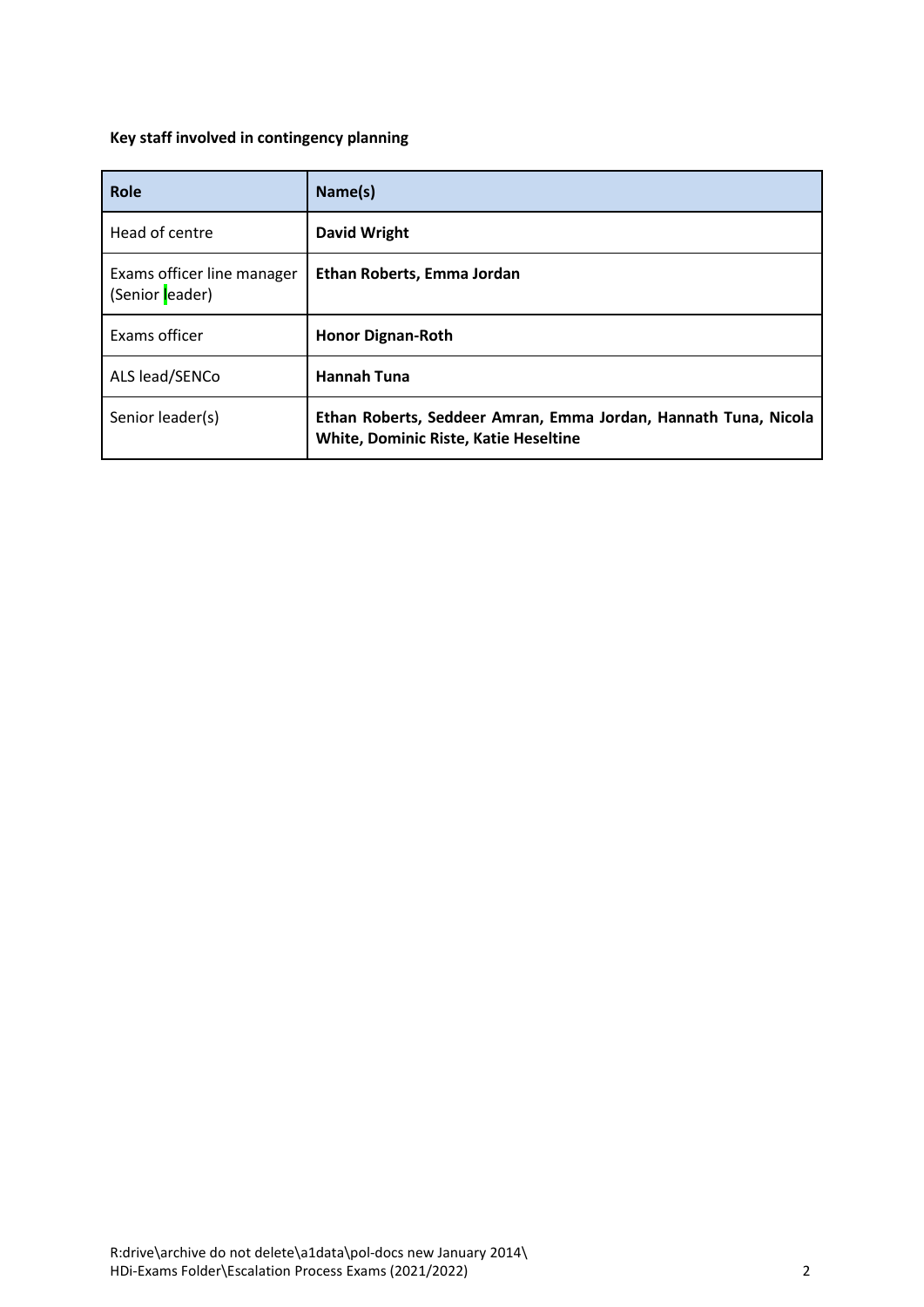## <span id="page-2-0"></span>**Contents**

| $\underline{1}$ . |                                                                                         |  |
|-------------------|-----------------------------------------------------------------------------------------|--|
| 2.                |                                                                                         |  |
| 3.                |                                                                                         |  |
| $\overline{4}$ .  |                                                                                         |  |
| 5.                | Exam rooms - lack of appropriate rooms or main venues unavailable at short notice 6     |  |
| 6.                |                                                                                         |  |
| 7.                |                                                                                         |  |
| 8.                | Disruption of teaching time in the weeks before an exam - centre closed for an extended |  |
| 9.                | Candidates unable to take examinations because of a crisis - centre remains open  8     |  |
| <u>10.</u>        |                                                                                         |  |
| 11.               |                                                                                         |  |
| <u>12.</u>        |                                                                                         |  |
| 13.               |                                                                                         |  |
| <u>14.</u>        |                                                                                         |  |
|                   |                                                                                         |  |
|                   |                                                                                         |  |
|                   |                                                                                         |  |
|                   |                                                                                         |  |
|                   |                                                                                         |  |
|                   |                                                                                         |  |
|                   |                                                                                         |  |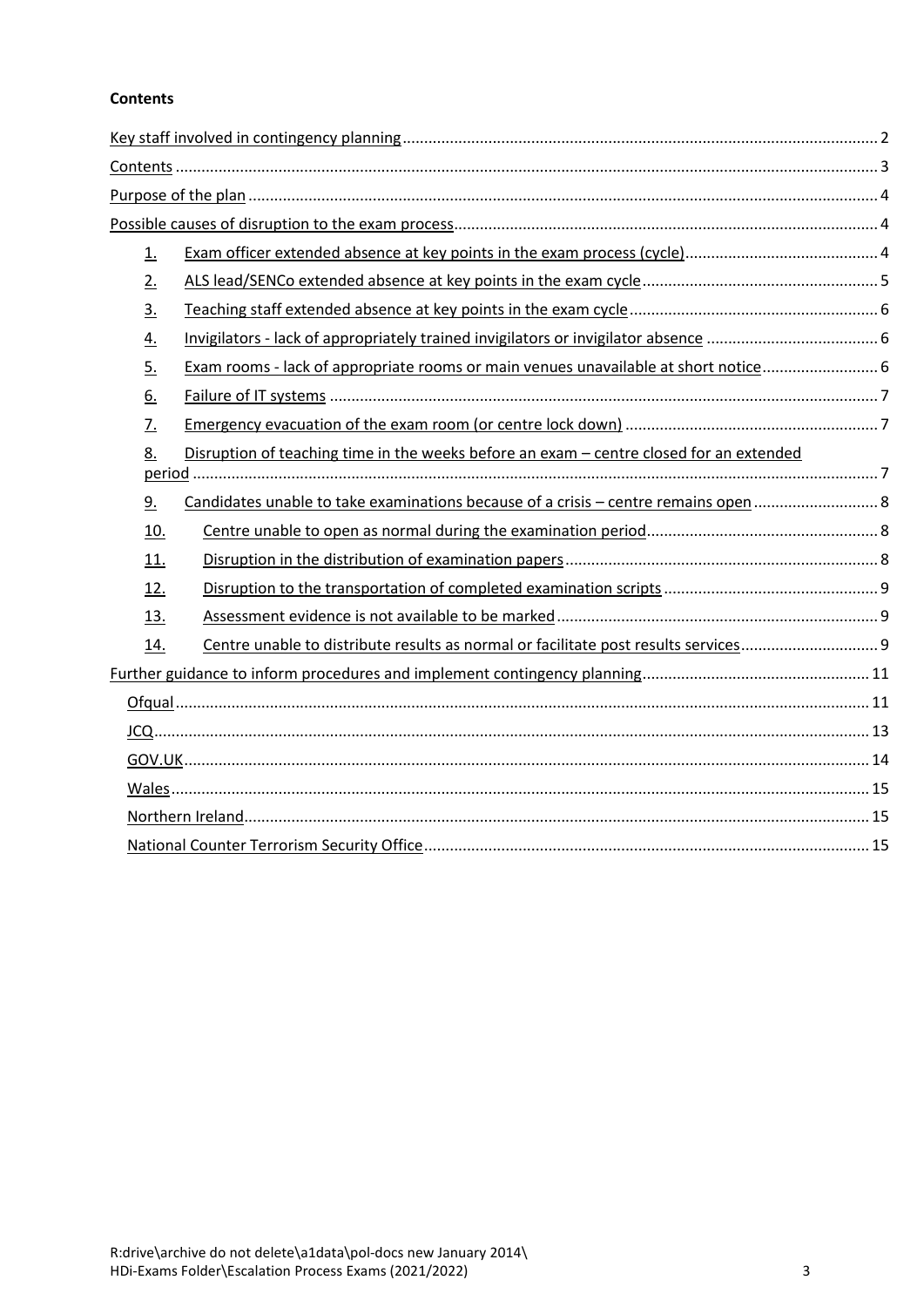#### <span id="page-3-0"></span>**Purpose of the plan**

This plan examines potential risks and issues that could cause disruption to the exams process at Woodlands School. By outlining actions/procedures to be invoked in case of disruption it is intended to mitigate the impact these disruptions have on our exam process.

Alongside internal processes, this plan is informed by the Ofqual **Exam system contingency plan: England, Wales and Northern Ireland** which provides guidance in the publication *What schools and*  colleges and other centres should do if exams or other assessments are seriously disrupted and the **JCQ Joint Contingency Plan** for the Examination System in England, Wales and Northern Ireland*.*

This plan also confirms Woodlands School's compliance with JCQ's **General Regulations for Approved Centres** (section 5.3) that the centre has in place:

 a written examination contingency plan which covers all aspects of examination administration. This will allow members of the senior leadership team to act immediately in the event of an emergency or staff absence. The examination contingency plan should reinforce procedures in the event of the centre being unavailable for examinations, or on results day, owing to an unforeseen emergency

#### <span id="page-3-1"></span>**Possible causes of disruption to the exam process**

#### <span id="page-3-2"></span>**1. Exam officer extended absence at key points in the exam process (cycle)**

#### Criteria for implementation of the plan

*Key tasks required in the management and administration of the exam cycle not undertaken including:*

*Planning*

- *annual data collection exercise not undertaken to collate information on qualifications and awarding body specifications being delivered*
- *annual exams plan not produced identifying essential key tasks, key dates and deadlines*
- *sufficient invigilators not recruited*

#### *Entries*

- *awarding bodies not being informed of early/estimated entries which prompts release of early information required by teaching staff*
- *candidates not being entered with awarding bodies for external exams/assessment*
- *awarding body entry deadlines missed or late or other penalty fees being incurred*

#### *Pre-exams*

- *invigilators not trained or updated on changes to instructions for conducting exams*
- *exam timetabling, rooming allocation; and invigilation schedules not prepared*
- *candidates not briefed on exam timetables and awarding body information for candidates*
- *confidential exam/assessment materials and candidates' work not stored under required secure conditions*
- *internal assessment marks and samples of candidates' work not submitted to awarding bodies/external moderators*

#### *Exam time*

- *exams/assessments not taken under the conditions prescribed by awarding bodies*
- *required reports/requests not submitted to awarding bodies during exam/assessment periods, for example very late arrival, suspected malpractice, special consideration*
- *candidates' scripts not dispatched as required for marking to awarding bodies*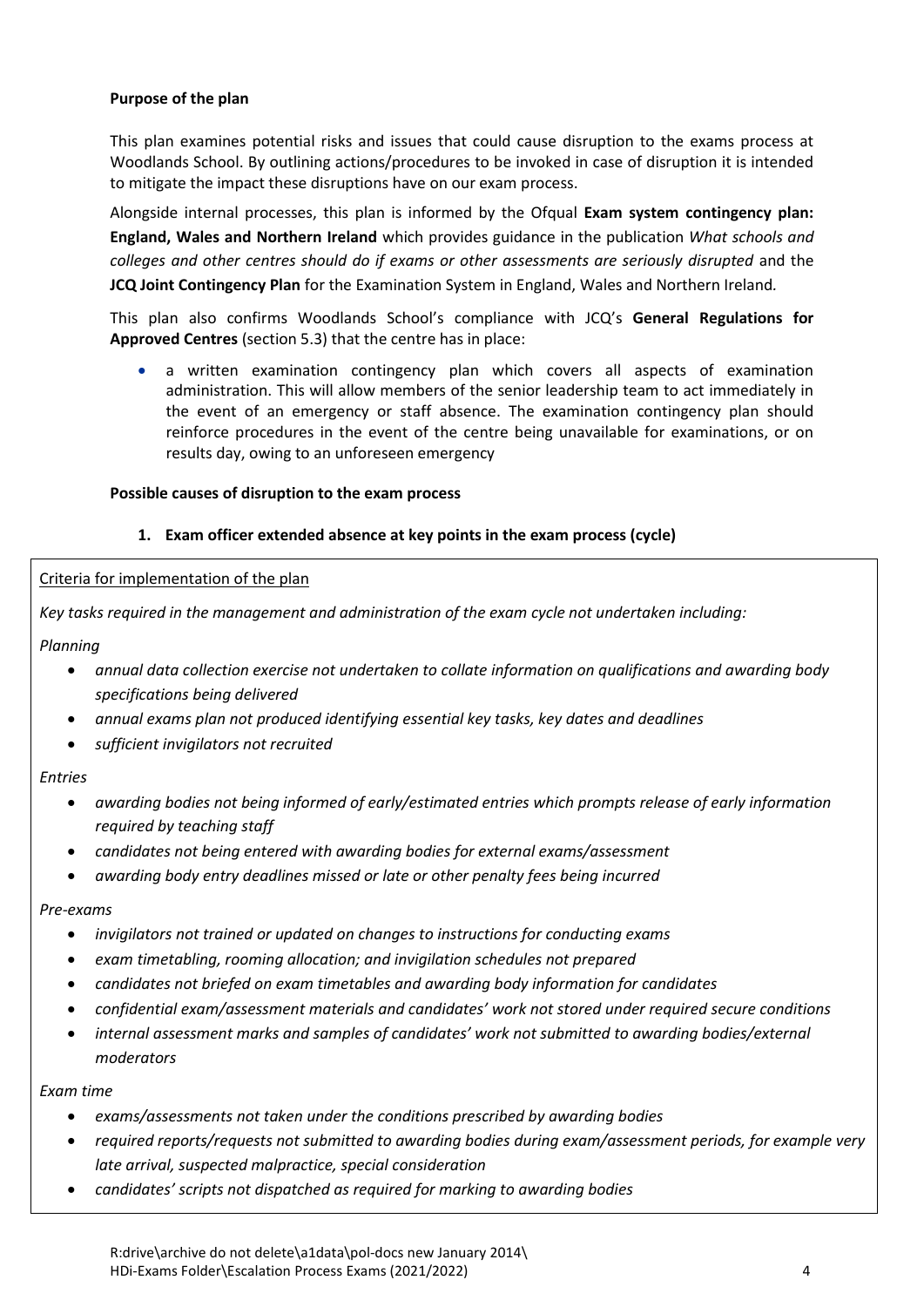*Results and post-results*

- *access to examination results affecting the distribution of results to candidates*
- *the facilitation of the post-results services*

#### Centre actions to mitigate the impact of the disruption

- The Exam Officer and SLT Manager work shadow so that both are able to fulfil the above tasks in the absence of the other.
- The Exam Officer provides full transcript of responsibilities and actions taken to prepare for and delivering a full exam season
- SLT Exams Line Manager to complete the SLT Exams Training via TEO
- Weekly line management meeting to discuss and keep updated on exams progress and upcoming plans
- SLT to nominate someone to cover role/tasks where needed from the Exams Team
- Network with staff from a local centre if further advice/support is needed
- To ensure the Exams Officer attends CPD opportunities and is able to network with exams officers and awarding bodies
- Review contingency plans in advance of exam series

## <span id="page-4-0"></span>**2. ALS lead/SENCo extended absence at key points in the exam cycle**

#### Criteria for implementation of the plan

*Key tasks required in the management and administration of the access arrangements process within the exam cycle not undertaken including:*

#### *Planning*

- *candidates not tested/assessed to identify potential access arrangement requirements*
- *centre fails to recognise its duties towards disabled candidates as defined under the terms of the Equality Act 2010*
- *evidence of need and evidence to support normal way of working not collated*

#### *Pre-exams*

- *approval for access arrangements not applied for to the awarding body*
- *centre-delegated arrangements not put in place*
- *modified paper requirements not identified in a timely manner to enable ordering to meet external deadline*
- *staff (facilitators) providing support to access arrangement candidates not allocated and trained*

#### *Exam time*

*access arrangement candidate support not arranged for exam rooms*

#### Centre actions to mitigate the impact of the disruption

- SENCo has timetable of key dates in place that are adhered to and shared with the department
- Files and documents are made available to the Exams Officer, SENCo assistant and SENCo admin assistant
- The school sources an alternative specialist teacher from its federation of schools who undertakes assessments
- SENCo keeps progress mentors up to date with exams training covering access arrangements, collection of evidence and storing evidence of need
- Staffing shared at SLT; SLT would cover staffing responsibilities with the Exams Officer in the event of an absent SENCo. Senior Progress Mentors and SENCo Admin staff would also support SLT with accessing pupil access arrangement information.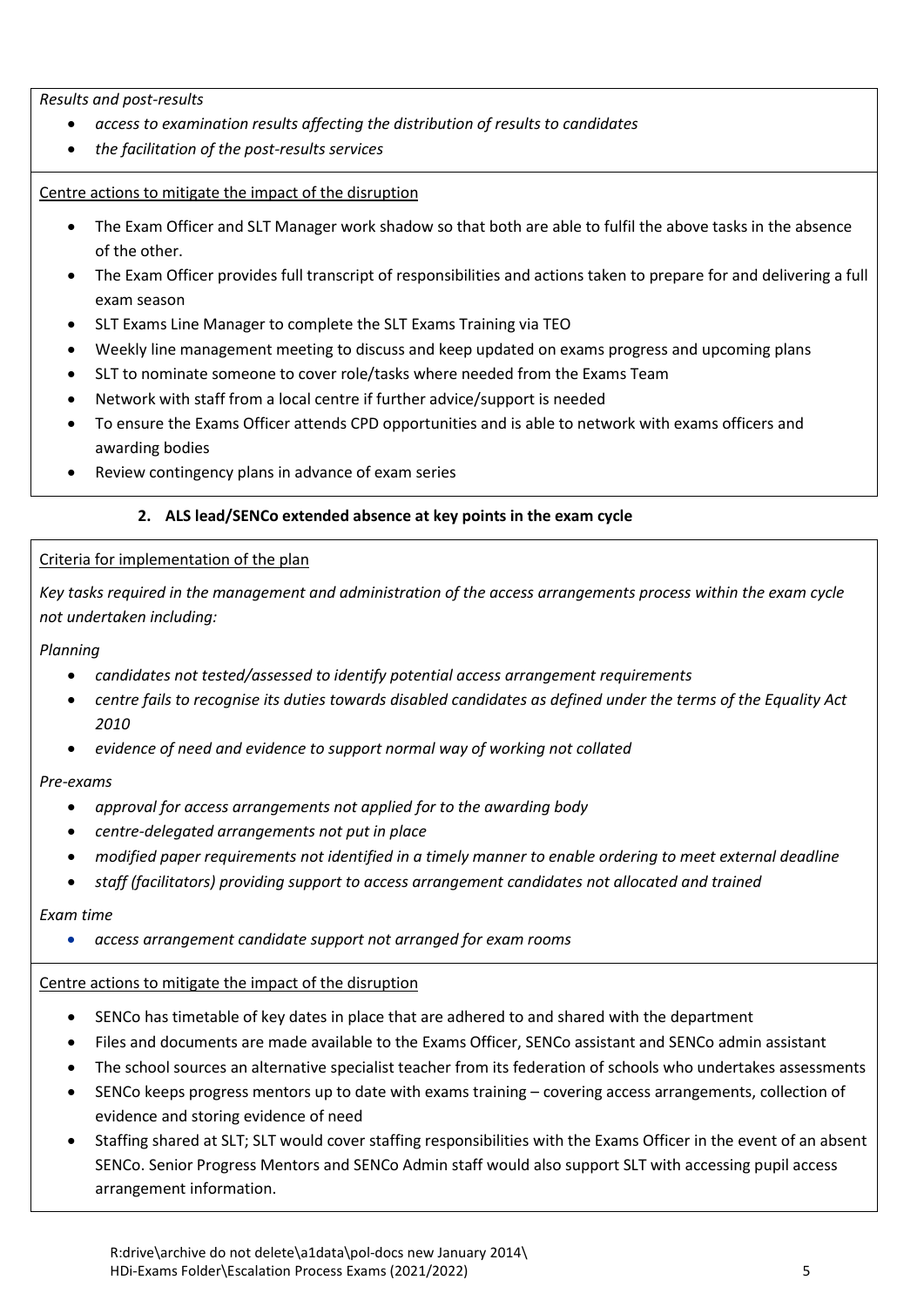#### <span id="page-5-0"></span>**3. Teaching staff extended absence at key points in the exam cycle**

Criteria for implementation of the plan

*Key tasks not undertaken including:*

*Early/estimated entry information not provided to the exams officer on time; resulting in pre-release information not being received*

*Final entry information not provided to the exams officer on time; resulting in candidates not being entered for exams/assessments or being entered late/late or other penalty fees being charged by awarding bodies*

*Non-examination assessment tasks not set/issued/taken by candidates as scheduled*

*Candidates not being informed of centre assessed marks before marks are submitted to the awarding body and therefore not being able to consider appealing internal assessment decisions and requesting a review of the centre's marking*

*Internal assessment marks and candidates' work not provided to meet awarding body submission deadlines*

## Centre actions to mitigate the impact of the disruption

- Exams Officer to liaise with Head of Faculty and subject teachers to ensure all necessary awarding body deadlines are adhered to and centre assessed marks are submitted to boards
- Exams Officer to liaise with head of faculty to discuss process enabling students to access centre addressed marks prior to any marks being submitted online
- Exams Officer to work with SLT line manager to ensure all deadlines have been covered and ensure all information has been shared with pupils with regards to NEA and centre assessed marks
- Timetable with entry information given to pupils and also sent home to parents for additional checking

#### <span id="page-5-1"></span>**4. Invigilators - lack of appropriately trained invigilators or invigilator absence**

Criteria for implementation of the plan

*Failure to recruit and train sufficient invigilators to conduct exams*

*Invigilator shortage on peak exam days*

*Invigilator absence on the day of an exam*

Centre actions to mitigate the impact of the disruption

- As well as externally recruited invigilators, internal support staff are trained as invigilators and used if needed
- Increased recruitment of invigilators; allowing for absence and rooming manoeuvre
- Invigilators are roomed at a slightly lower ratio than 1:30 to allow for any changes in invigilation numbers

#### <span id="page-5-2"></span>**5. Exam rooms - lack of appropriate rooms or main venues unavailable at short notice**

Criteria for implementation of the plan

*Exams officer unable to identify sufficient/appropriate rooms during exams timetable planning*

*Insufficient rooms available on peak exam days*

*Main exam venues unavailable due to an unexpected incident at exam time*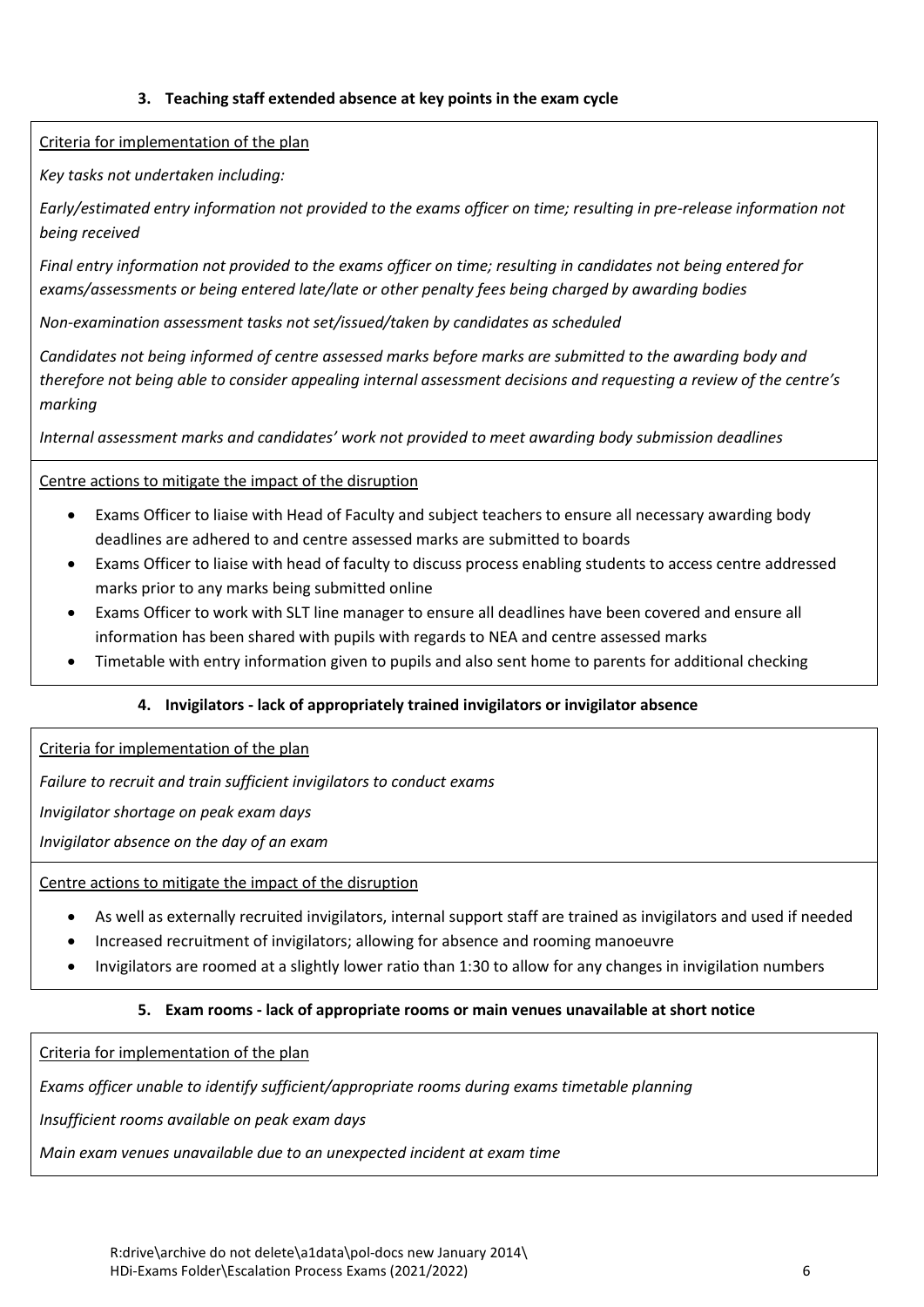#### Centre actions to mitigate the impact of the disruption

- Exams Officer to liaise with Cover Supervisor to ensure rooming requests are completed before Easter break
- In the event of the main exam venue being unavailable at short notice, the Exams Officer and Head of Centre will liaise with centre staff to move the exam to the performance hall, construction room, activity studio, opportunities hub and the atrium/gallery of excellence (larger spaces in the school) if required in the event of an emergency. Exams Team to re-room lessons as appropriate; all ensuring the exam is not compromised during this time
- If required, in the event of an emergency, the Head of Centre will liaise with the Executive Head to locate other venue opportunities

#### <span id="page-6-0"></span>**6. Failure of IT systems**

Criteria for implementation of the plan

*MIS system failure at final entry deadline*

*MIS system failure during exams preparation*

*MIS system failure at results release time*

Centre actions to mitigate the impact of the disruption

- Communicate with relevant awarding organisations at the outset to make them aware of the issue and seek advice
- Exams Officer and IT Manager to liaise and identify feasible options given by awarding bodies
- Exams Officer and IT Manager to work with MIS operator to fix the issue

#### <span id="page-6-1"></span>**7. Emergency evacuation of the exam room (or centre lock down)**

#### Criteria for implementation of the plan

*Whole centre evacuation (or lock down) during exam time due to serious incident resulting in exam candidates being unable to start, proceed with or complete their exams*

Centre actions to mitigate the impact of the disruption

- Refer to critical Incident Policy
- Refer to Emergency Evacuation Policy

## <span id="page-6-2"></span>**8.** Disruption of teaching time in the weeks before an exam – centre closed for an extended **period**

Criteria for implementation of the plan

*Centre closed or candidates are unable to attend for an extended period during normal teaching or study supported time, interrupting the provision of normal teaching and learning*

#### Centre actions to mitigate the impact of the disruption

- The centre will communicate with parents, carers and pupils regarding the potential for disruption to teaching time and the action plan to address this
- Catchup sessions and programmes will be put into place for identified pupils if time permits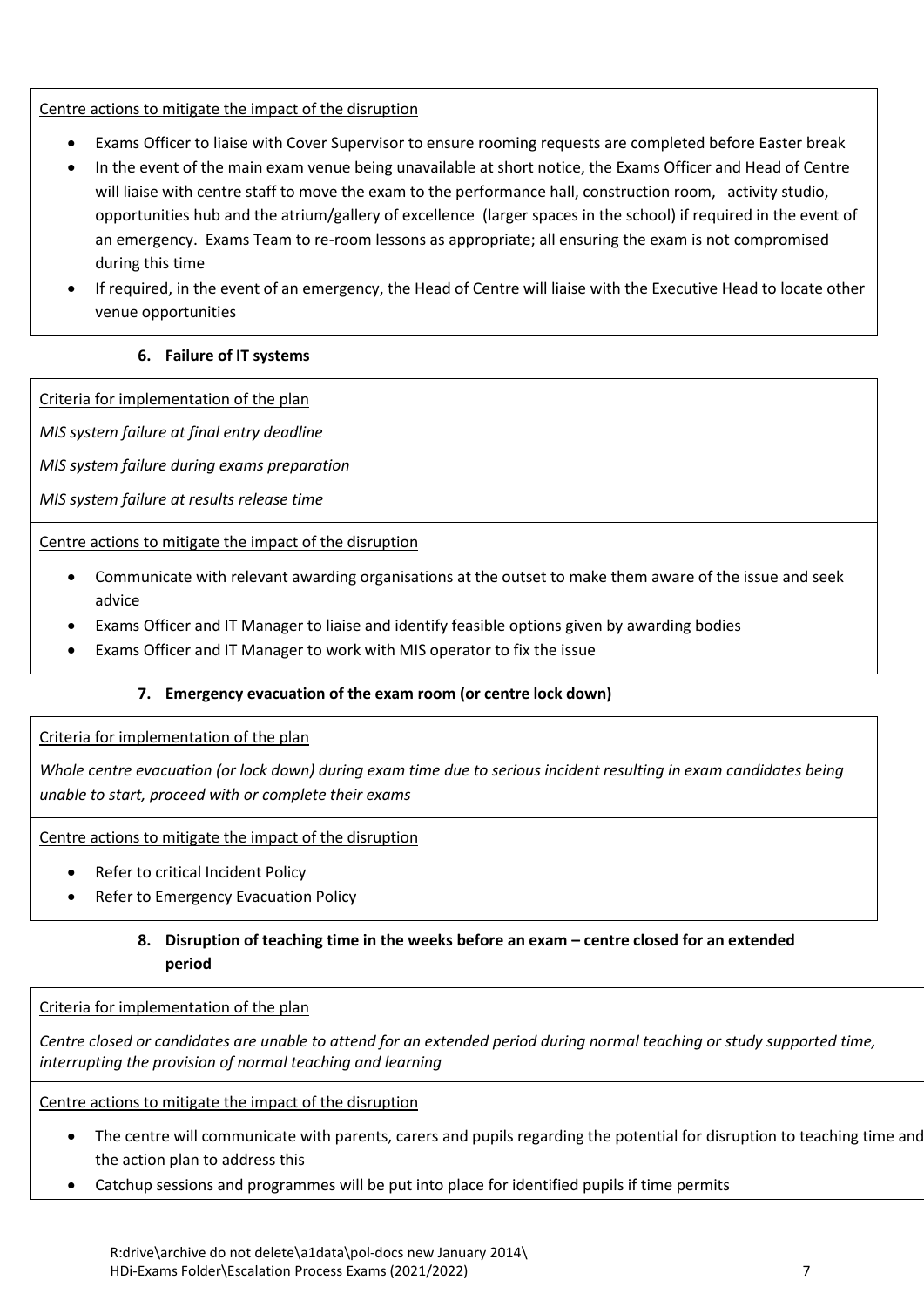- Facilitate alternative methods of learning including the use of virtual video lessons to aid pupils learning effectively
- Deliver lessons via online platforms like Microsoft Teams. Laptops have been given out to those in need of laptops at the beginning of this academic year 2021-2022.
- Find an alternative venue in one of the other Federation centres
- Prioritise candidates who will be facing examination shortly
- Advise candidates, where appropriate, to sit examinations in the next available series

<span id="page-7-0"></span>Criteria for implementation of the plan

*Candidates are unable to attend the examination centre to take examinations as normal*

Centre actions to mitigate the impact of the disruption

- The centre will communicate with parents, carers and pupils regarding the potential for disruption to teaching time and the plans to address this
- Liaise with candidates to identify whether the examination can be sat at an alternative Federation venue in agreement with the relevant awarding organisations
- Offer candidates an opportunity to sit any examinations missed at the next available series
- Apply to awarding organisations for special consideration for candidates where they have met the minimum requirements

#### **9.** Candidates unable to take examinations because of a crisis – centre remains open

#### <span id="page-7-1"></span>10. **Centre unable to open as normal during the examination period**

(Including in the event of the centre being unavailable for examinations owing to an unforeseen

#### Criteria for implementation of the plan

*Centre unable to open as normal for scheduled examinations* 

Centre actions to mitigate the impact of the disruption

- Open for examinations and examination candidates only, if possible
- Use an alternative Federation venue in agreement with relevant awarding organisations
- Apply to awarding organisations for special consideration for candidates for any disruptions and if unable to sit where they have met the minimum requirements
- Offer candidates an opportunity to sit any examinations missed at the next available series, if possible
- Inform each awarding organisation with which examinations are due to be taken as soon as it is possible

emergency)

#### <span id="page-7-2"></span>**11. Disruption in the distribution of examination papers**

Criteria for implementation of the plan

*Disruption to the distribution of examination papers to the centre in advance of examinations*

Centre actions to mitigate the impact of the disruption

 Awarding organisations to provide centres with electronic access to examination papers via a secure external network. Centres will need to ensure that copies are received, made and stored under secure conditions and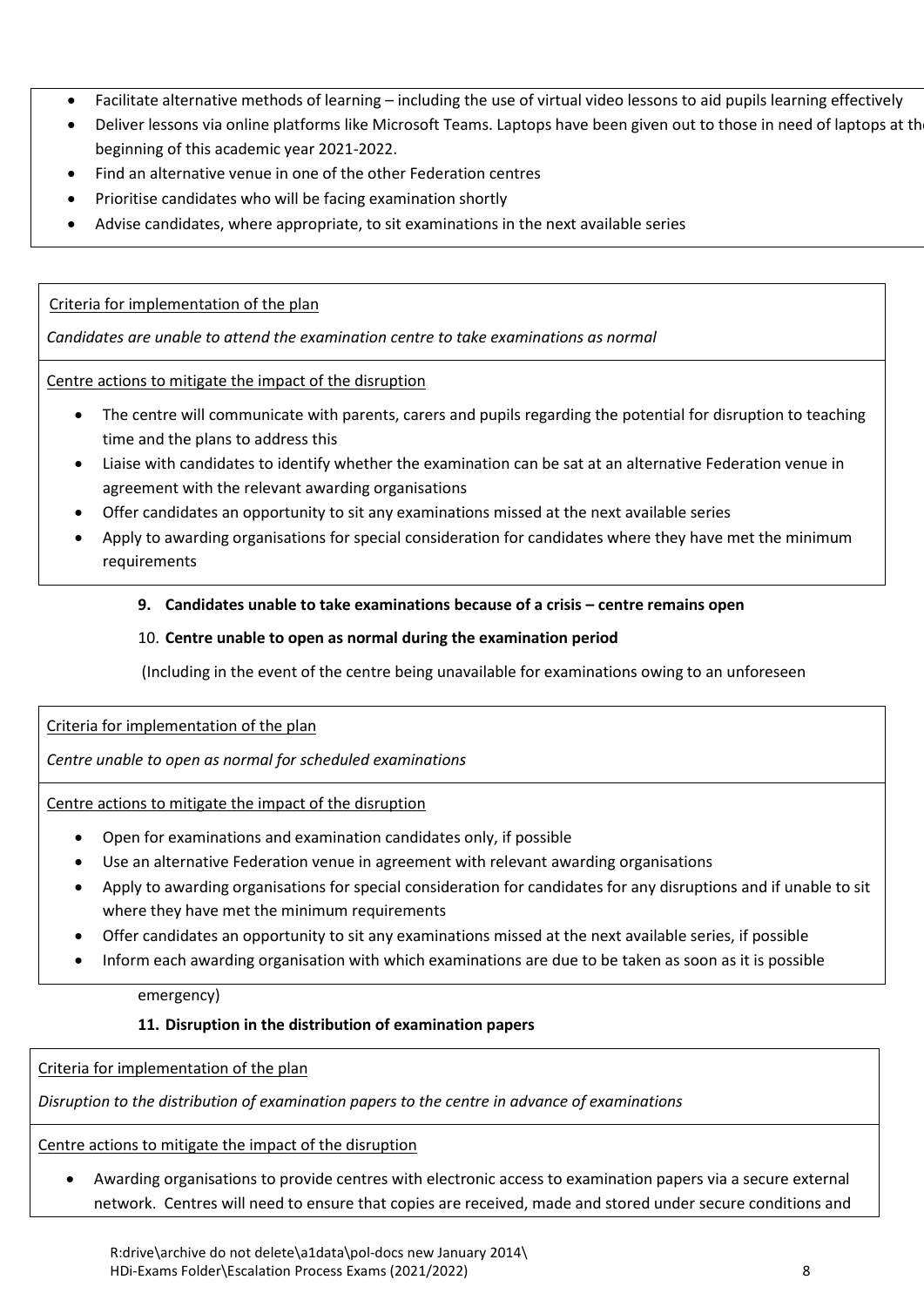should have plans in place to facilitate such an action. Awarding organisations will provide guidance on the conduct of examinations in such circumstances

 As a last resort, and in close collaboration with centres and regulators, awarding organisations to consider scheduling of the examination on an alternative date

## <span id="page-8-0"></span>**12. Disruption to the transportation of completed examination scripts**

#### Criteria for implementation of the plan

*Delay in normal collection arrangements for completed examination scripts/assessment evidence*

#### Centre actions to mitigate the impact of the disruption

- Seek advice from awarding organisations and their normal collection agency regarding collection
- Where examinations are part of the national 'Yellow Label' service or where awarding organisations arrange collections, centres should seek advice from awarding organisations and should not make their own arrangements for transportation unless told to do so by the awarding organisation
- For any examinations where centres make their own arrangements for transportation, centres should investigate alternative dispatch options that comply with the requirements details in the JCQ Instructions for Conducting Examinations
- Ensure secure storage of completed examination scripts until collection

#### <span id="page-8-1"></span>**13. Assessment evidence is not available to be marked**

Criteria for implementation of the plan

*Large scale damage to or destruction of completed examination scripts/assessment evidence before it can be marked*

*Completed examination scripts/assessment evidence does not reach awarding organisations* 

#### Centre actions to mitigate the impact of the disruption

- Contact awarding organisations immediately for guidance
- Awarding organisations generate candidate marks for affected assessments based on other appropriate evidence of candidate achievement, as defined by the awarding organisations in consultation with the regulators
- Candidates retake the assessment that has been affected at a subsequent assessment window, if possible

#### <span id="page-8-2"></span>14. **Centre unable to distribute results as normal or facilitate post results services**

(including in the event of the centre being unavailable on results day owing to an unforeseen emergency)

Criteria for implementation of the plan

*Centre is unable to access or manage the distribution of results to candidates, or to facilitate post-results services*

Centre actions to mitigate the impact of the disruption

- Contact awarding organisations about alternative options
- Make arrangements to access results at an alternative Federation site
- Contact pupils and parents and post information on school website
- Facilitation of post results services; centre to make arrangements to make post results requests at an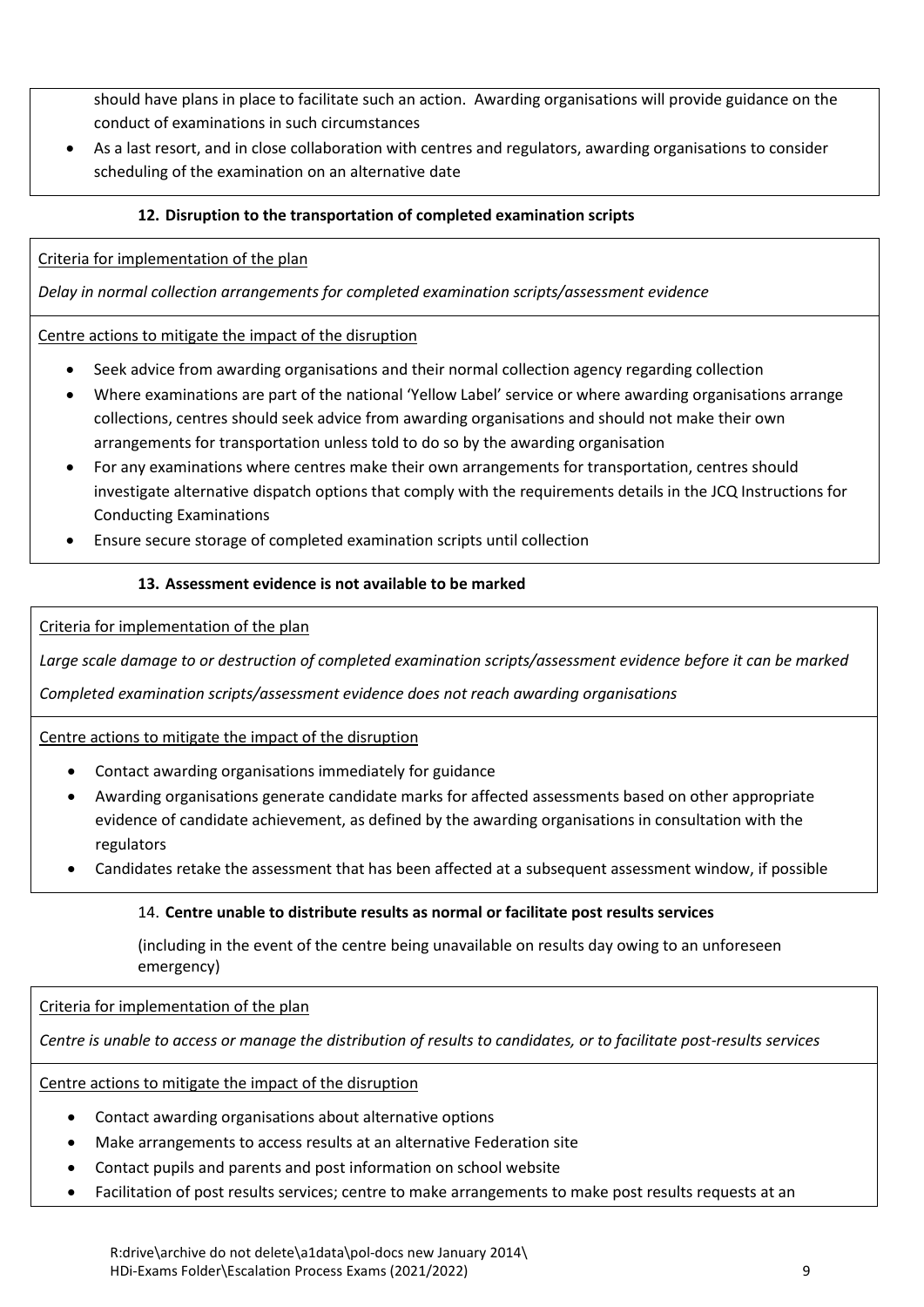alternative location

Centres to contact the relevant awarding organisation if electronic post results requests are not possible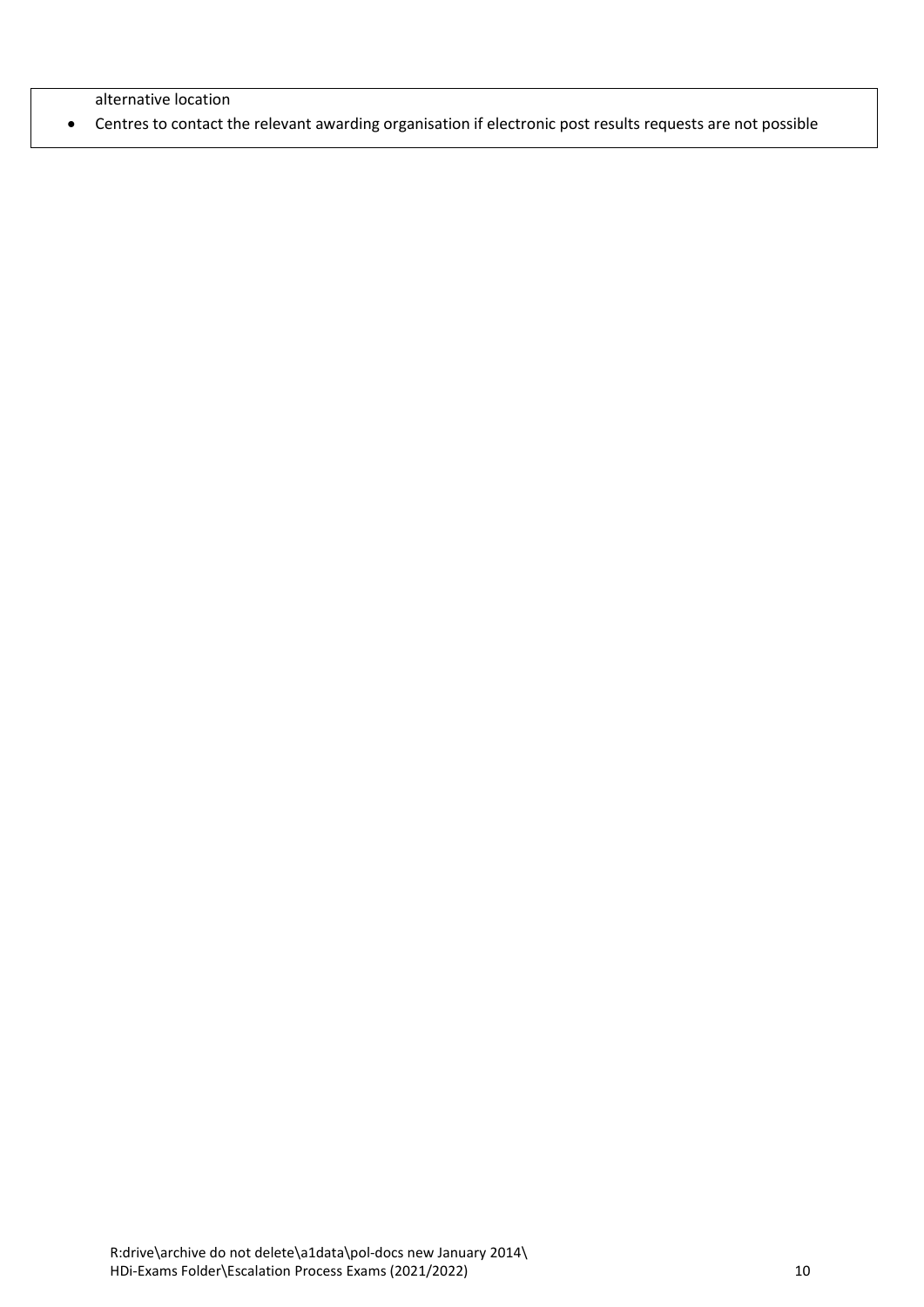#### <span id="page-10-0"></span>**Further guidance to inform procedures and implement contingency planning**

## <span id="page-10-1"></span>**Ofqual**

#### **What schools and colleges and other centres should do if exams or other assessments are seriously disrupted**

#### **1. Contingency planning**

You should prepare for possible disruption to exams and other assessments and make sure staff are aware of these plans.

When drafting contingency plans, you should consider the following guidance:

#### **1.1 Covid specific guidance:**

- [Guidance](https://www.gov.uk/government/collections/guidance-for-schools-coronavirus-covid-19#safe-working-and-protective-measures) for schools Covid-19 from the Department for Education in England (subject to frequent updates as the situation changes)
- [Responsibility](https://www.gov.uk/government/publications/responsibility-for-autumn-gcse-as-and-a-level-exam-series) for autumn GCSE, AS and A level exam series from the Department for Education in England
- Action for FE [Colleges](https://www.gov.uk/government/publications/coronavirus-covid-19-maintaining-further-education-provision) from the Department for Education in England
- Public health [guidance](https://www.gov.uk/government/publications/responsibility-for-autumn-gcse-as-and-a-level-exam-series/public-health-arrangements-for-autumn-exams) to support autumn exams from the Department for Education
- Education and childcare: [coronavirus](https://gov.wales/education-coronavirus) from Welsh Government
- Covid-19 guidance for school and [educational](https://www.education-ni.gov.uk/publications/coronavirus-covid-19-guidance-school-and-educational-settings-northern-ireland) settings from Department of Education in Northern Ireland

#### **1.2 General contingency guidance**

- [Emergency](https://www.gov.uk/guidance/emergencies-and-severe-weather-schools-and-early-years-settings) planning and response from the Department for Education in England
- Opening and closing [local-authority-maintained](https://www.gov.uk/government/publications/school-organisation-maintained-schools) schools from the Department for Education in England
- [Exceptional](https://www.education-ni.gov.uk/articles/exceptional-closure-days) closure days from the Department of Education in Northern Ireland
- Checklist [exceptional](https://www.education-ni.gov.uk/publications/checklist-exceptional-closure-schools) closure of schools from the Department of Education in Northern Ireland
- School [closures](https://gov.wales/opening-schools-extremely-bad-weather-guidance-schools) from NI Direct
- Opening schools in [extremely](https://gov.wales/opening-schools-extremely-bad-weather-guidance-schools) bad weather guidance for schools from the Welsh Government
- [Procedures](https://www.gov.uk/government/publications/bomb-threats-guidance) for handling bomb threats from the National Counter Terrorism Security Office.

#### **2. Disruption to assessments or exams**

In the absence of any instruction from the relevant awarding organisation, you should make sure that any exam or timetabled assessment takes place if it is possible to hold it. This may mean relocating to alternative premises.

You should discuss alternative arrangements with your awarding organisation if:

- the exam or assessment cannot take place
- a student misses an exam or loses their assessment due to an emergency, or other event, outside of the student's control

See also:

 JCQ Joint Contingency Plan for the [Examination](https://www.jcq.org.uk/exams-office/other-documents/jcq-joint-contingency-plan/) System in England, Wales and Northern [Ireland](https://www.jcq.org.uk/exams-office/other-documents/jcq-joint-contingency-plan/)

#### **3. Steps you should take**

#### **3.1 Exam planning**

Review contingency plans well in advance of each exam or assessment series. Consider how, if the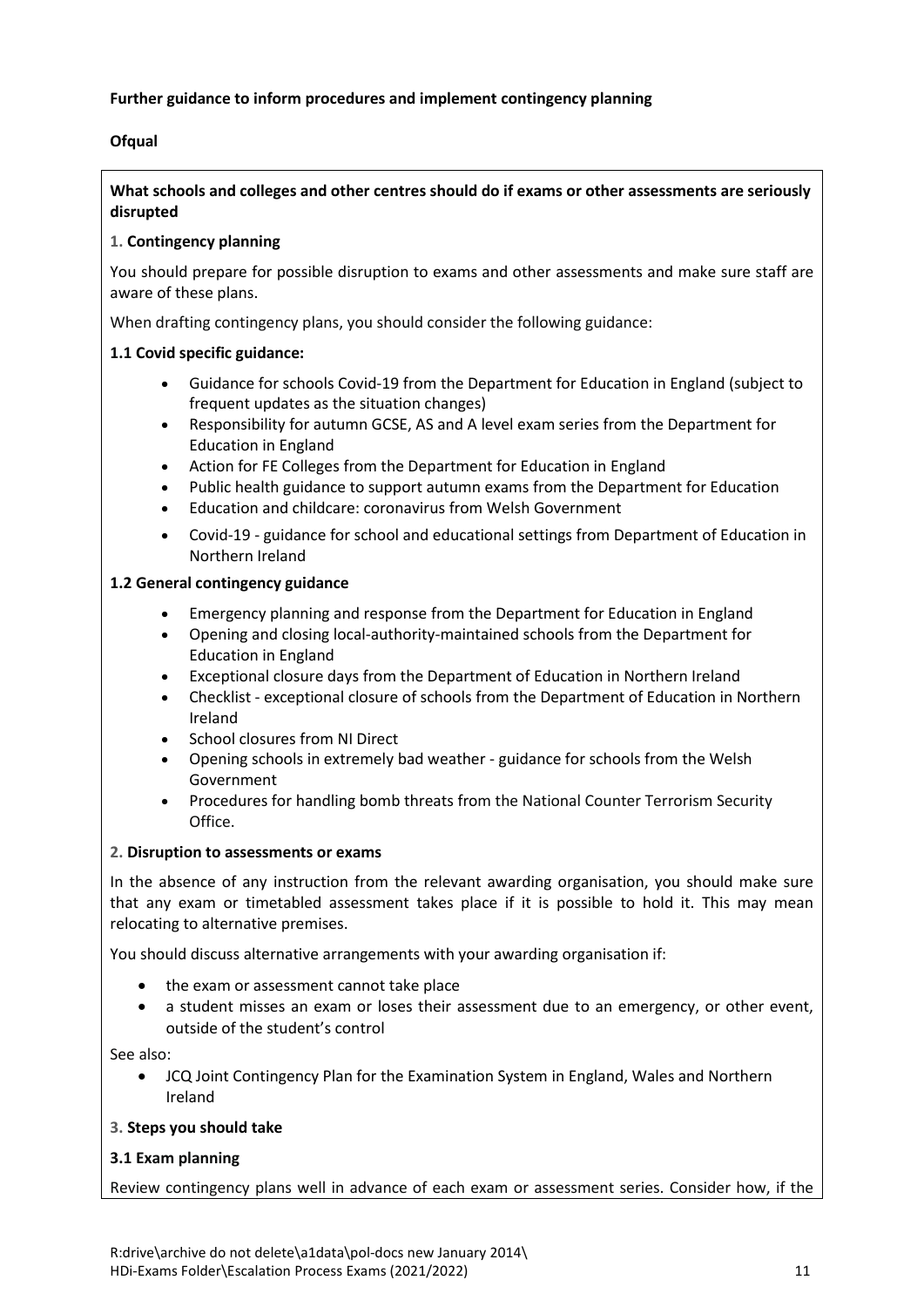contingency plan is invoked, you will comply with the awarding organisation's requirements.

## **3.2 In the event of disruption**

- 1. Contact the relevant awarding organisation and follow its instructions.
- 2. Take advice, or follow instructions, from relevant local or national agencies in deciding whether your centre is able to open.
- 3. Identify whether the exam or timetabled assessment can be sat at an alternative venue, in agreement with the relevant awarding organisation, ensuring the secure transportation of questions papers or assessment materials to the alternative venue.
- 4. Where accommodation is limited, prioritise students whose progression will be severely delayed if they do not take their exam or timetabled assessment when planned.
- 5. In the event of an evacuation during an examination please refer to JCQ's Centre [emergency](https://www.jcq.org.uk/exams-office/ice---instructions-for-conducting-examinations/centre-emergency-evacuation-procedure) [evacuation](https://www.jcq.org.uk/exams-office/ice---instructions-for-conducting-examinations/centre-emergency-evacuation-procedure) procedure.
- 6. Communicate with parents, carers and students any changes to the exam or assessment timetable or to the venue.
- 7. Communicate with any external assessors or relevant third parties regarding any changes to the exam or assessment timetable.

#### **3.3 After the exam**

- 1. Consider whether any students' ability to take the assessment or demonstrate their level of attainment has been materially affected and, if so, apply for special consideration.
- 2. Advise students, where appropriate, of the opportunities to take their exam or assessment at a later date.
- 3. Ensure that scripts are stored under secure conditions.
- 4. Return scripts to awarding organisations in line with their instructions. Never make alternative arrangements for the transportation of completed exam scripts, unless told to do so by the awarding organisation.

## **4. Steps the awarding organisation should take**

#### **4.1 Exam planning**

- 1. Establish and maintain, and at all times comply with, an up-to-date, written contingency plan.
- 2. Ensure that the arrangements in place with centres and other third parties enable them to deliver and award qualifications in accordance with their conditions of recognition.

#### **4.2 In the event of disruption**

- Take all reasonable steps to mitigate any adverse effect, in relation to their qualifications, arising from any disruption.
- Provide effective guidance to any of their centres delivering qualifications.
- Ensure that where an assessment must be completed under specified conditions, students complete the assessment under those conditions (other than where any reasonable adjustments or special considerations require alternative conditions).
- Promptly notify the relevant regulators about any event which could have an adverse effect on students, standards or public confidence.
- Coordinate its communications with the relevant regulators where the disruption has an impact on multiple centres or a wide range of learners.

## **4.3 After the exam**

Consider any requests for special consideration for affected students. For example, those who may have lost their internally assessed work or whose performance in assessments or exams could have been affected by the disruption.

#### **5. If any students miss an exam or are disadvantaged by the disruption**

If some of the students have been adversely affected by the disruption, you should ask the awarding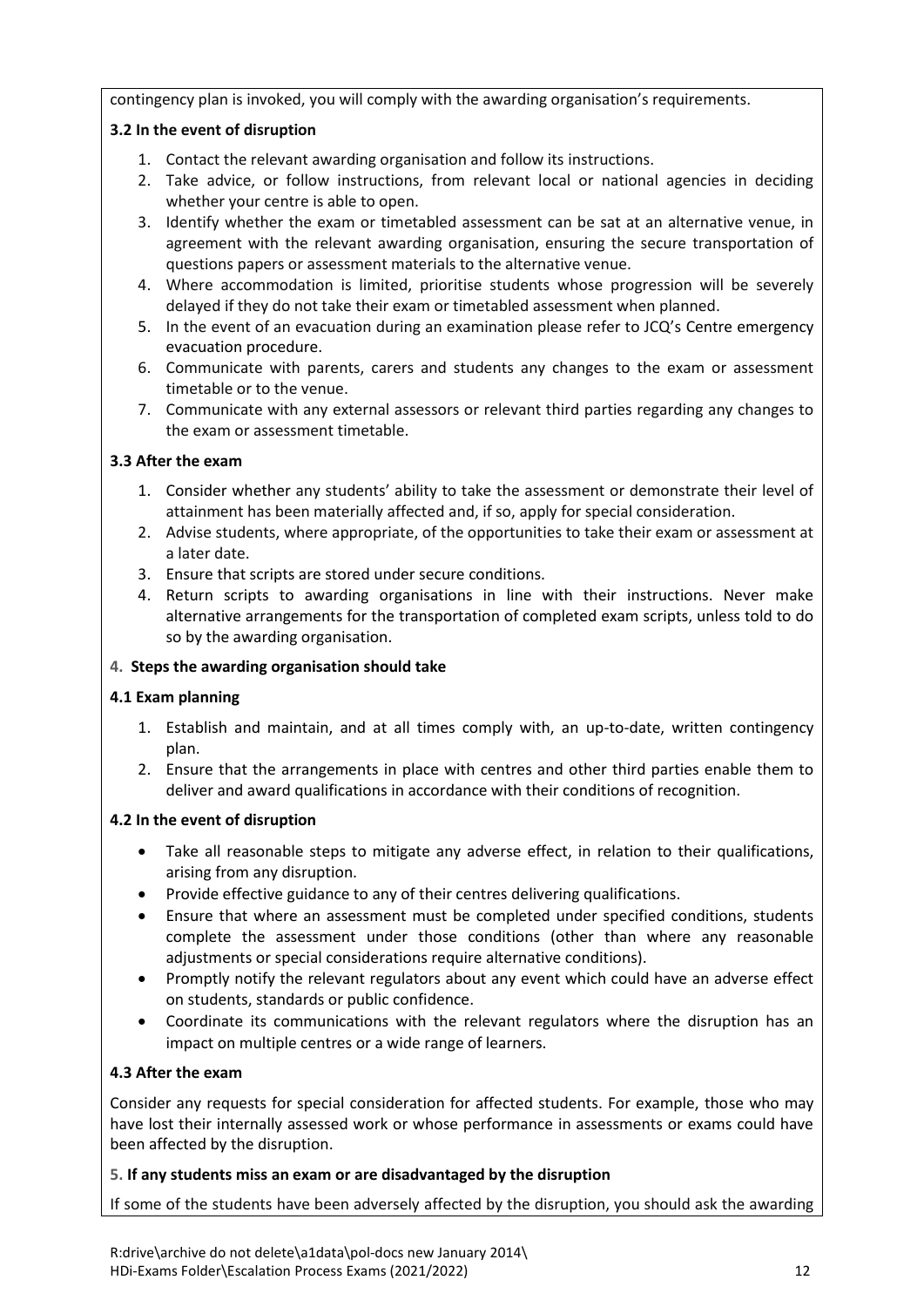organisation about applying for special consideration.

Decisions about special consideration, when it is or is not appropriate, is for each awarding organisation to make. Their decisions might be different for different qualifications and for different subjects.

See also:

JCQ's guidance on special [considerations](https://www.jcq.org.uk/exams-office/access-arrangements-and-special-consideration/regulations-and-guidance)

## **6. Wider communications**

The regulators, [Ofqual](https://www.gov.uk/ofqual) in England, [Qualifications](http://qualificationswales.org/) Wales in Wales and [CCEA](http://ccea.org.uk/) in Northern Ireland, will share timely and accurate information, as required, with awarding organisations, government departments and other stakeholders.

The [Department](https://www.gov.uk/government/organisations/department-for-education) for Education in England, the [Department](https://www.education-ni.gov.uk/) of Education in Northern Ireland and the Welsh [Government](http://gov.wales/topics/educationandskills/?lang=en) will inform the relevant government ministers as soon as it becomes apparent that there will be significant local or national disruption; and ensure that they are kept updated until the matter is resolved.

Awarding organisations will alert the [Universities](https://www.ucas.com/) and Colleges Admissions Service (UCAS) and the Central [Applications](http://www.cao.ie/) Office (CAO) about any impact of the disruption on their deadlines and liaise regarding student progression to further and higher education.

Awarding organisations will alert relevant professional bodies or employer groups if the impact of disruption particularly affects them.

## **7. Widespread national disruption to the taking of examinations / assessments**

The governments' view across England, Wales and Northern Ireland is education should continue in 2020/21 with schools remaining open and that examinations and assessments will go ahead in both autumn 2020 and summer 2021.

As education is devolved, in the event of any widespread sustained national disruption to examinations or assessments, national government departments will communicate with regulators, awarding organisations and centres prior to a public announcement. Regulators will provide advice to government departments on implications for exam timetables.

We will update this page as necessary should national disruption occur with any further relevant links.

(Ofqual guidance extract above taken directly from the Exam system contingency plan: England, Wales and Northern Ireland - **What schools and colleges and other centres should do if exams or other assessments are seriously disrupted** (updated 01 October 2020)

[https://www.gov.uk/government/publications/exam-system-contingency-plan-england-wales-and](https://www.gov.uk/government/publications/exam-system-contingency-plan-england-wales-and-northern-ireland/what-schools-and-colleges-should-do-if-exams-or-other-assessments-are-seriously-disrupted)[northern-ireland/what-schools-and-colleges-should-do-if-exams-or-other-assessments-are-seriously](https://www.gov.uk/government/publications/exam-system-contingency-plan-england-wales-and-northern-ireland/what-schools-and-colleges-should-do-if-exams-or-other-assessments-are-seriously-disrupted)[disrupted\)](https://www.gov.uk/government/publications/exam-system-contingency-plan-england-wales-and-northern-ireland/what-schools-and-colleges-should-do-if-exams-or-other-assessments-are-seriously-disrupted)

#### <span id="page-12-0"></span>**JCQ**

15.1 The qualification regulators, awarding bodies and government departments responsible for education have prepared and agreed information for schools and colleges in the event of examinations being seriously disrupted. This jointly agreed information will ensure consistency of response in the event of major disruption to the examinations system affecting significant numbers of candidates.

Further information may be found at: [https://www.gov.uk/government/publications/exam-system-contingency-plan](https://www.gov.uk/government/publications/exam-system-contingency-plan-england-wales-and-northern-ireland/what-schools-and-colleges-should-do-if-exams-or-other-assessments-are-seriously-disrupted)[england-wales-and-northern-ireland/what-schools-and-colleges-should-do-if-exams-or-other-assessments-are](https://www.gov.uk/government/publications/exam-system-contingency-plan-england-wales-and-northern-ireland/what-schools-and-colleges-should-do-if-exams-or-other-assessments-are-seriously-disrupted)[seriously-disrupted](https://www.gov.uk/government/publications/exam-system-contingency-plan-england-wales-and-northern-ireland/what-schools-and-colleges-should-do-if-exams-or-other-assessments-are-seriously-disrupted)

15.2 In addition, awarding bodies have their own well-established contingency plans in place to respond to disruptions. It is important that exams officers who are facing disruption liaise directly with the relevant awarding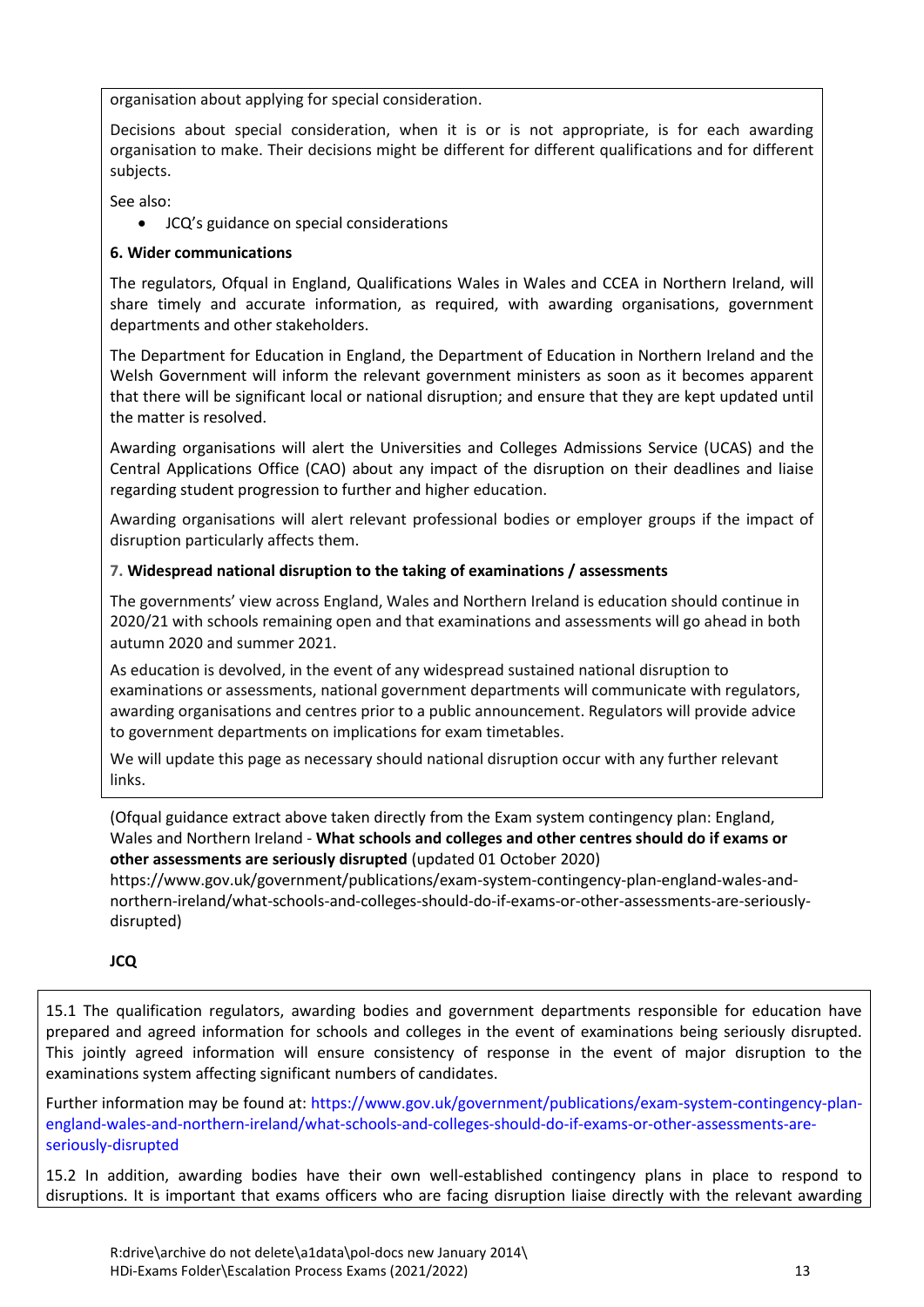#### body/bodies.

15.3 Centres should prepare plans for any disruption to examinations as part of their general emergency planning. It is important to ensure that relevant centre staff are familiar with the plan. Consideration should be given as to how these arrangements will be communicated to candidates, parents and staff should disruption to examinations occur.

15.4 In the event that the head of centre decides the centre cannot be opened for scheduled examinations, the relevant awarding body must be informed as soon as possible. Awarding bodies will be able to offer advice regarding the alternative arrangements for conducting examinations that may be available and the options for candidates who have not been able to take scheduled examinations.

15.5 The awarding bodies will designate a 'contingency day' for examinations, summer 2022. This is consistent with the qualification regulators' document *Exam system contingency plan: England, Wales and Northern Ireland*: <https://www.gov.uk/government/publications/exam-system-contingency-plan-england-wales-and-northern-ireland>

The designation of a 'contingency day' within the common examination timetable is in the event of national or significant local disruption to examinations. It is part of the awarding bodies' standard contingency planning for examinations.

In the event of national disruption to a day of examinations in summer 2022, the awarding bodies will liaise with the qualification regulators and government departments to agree the most appropriate option for managing the impact. As a last resort the affected examinations will be rescheduled. Although every effort would be taken to keep the impact to a minimum, it is possible that there could be more than one timetable date affected following the disruption, up to and including the contingency day. Centres will be alerted if it is agreed to reschedule the examinations and the affected candidates will be expected to make themselves available in such circumstances. The decision regarding the rescheduling of examinations will always rest with the awarding body. The centre must conduct the examination on the scheduled date unless instructed to do otherwise by the awarding body.

Where candidates choose not to be available for the rescheduled examination(s) for reasons other than those traditionally covered by special consideration, they will not be eligible for enhanced grading arrangements. Centres must therefore ensure candidates and parents are aware of this contingency arrangement so that they may take it into account when making their plans for the summer. However, the awarding bodies will not insist upon candidates being available throughout the entire timetable period as a matter of course.

(JCQ guidance above taken directly from **Instructions for Conducting Examination**s 2021-2022 [http://www.jcq.org.uk/exams-office/ice---instructions-for-conducting-examinations,](http://www.jcq.org.uk/exams-office/ice---instructions-for-conducting-examinations) section 15, Contingency planning)

JCQ Joint Contingency Pla[n www.jcq.org.uk/exams-office/other-documents](http://www.jcq.org.uk/exams-office/other-documents)

General Regulations for Approved Centres [www.jcq.org.uk/exams-office/general-regulations](http://www.jcq.org.uk/exams-office/general-regulations)

Guidance notes on alternative site arrangements [www.jcq.org.uk/exams-office/online-forms](http://www.jcq.org.uk/exams-office/online-forms)

Guidance notes for transferred candidate[s www.jcq.org.uk/exams-office/online-forms](http://www.jcq.org.uk/exams-office/online-forms)

Instructions for Conducting Examination[s www.jcq.org.uk/exams-office/ice---instructions-for](http://www.jcq.org.uk/exams-office/ice---instructions-for-conducting-examinations)[conducting-examinations](http://www.jcq.org.uk/exams-office/ice---instructions-for-conducting-examinations) 

A guide to the special consideration proces[s www.jcq.org.uk/exams-office/access-arrangements-and](http://www.jcq.org.uk/exams-office/access-arrangements-and-special-consideration/regulations-and-guidance)[special-consideration/regulations-and-guidance](http://www.jcq.org.uk/exams-office/access-arrangements-and-special-consideration/regulations-and-guidance)

#### <span id="page-13-0"></span>**GOV.UK**

Emergency planning and response: Severe weather; Exam disruption; Coronavirus (COVID-19) [www.gov.uk/guidance/emergencies-and-severe-weather-schools-and-early-years-settings](http://www.gov.uk/guidance/emergencies-and-severe-weather-schools-and-early-years-settings)

Opening and closing maintained schools [www.gov.uk/government/publications/school-organisation](http://www.gov.uk/government/publications/school-organisation-maintained-schools)[maintained-schools](http://www.gov.uk/government/publications/school-organisation-maintained-schools)